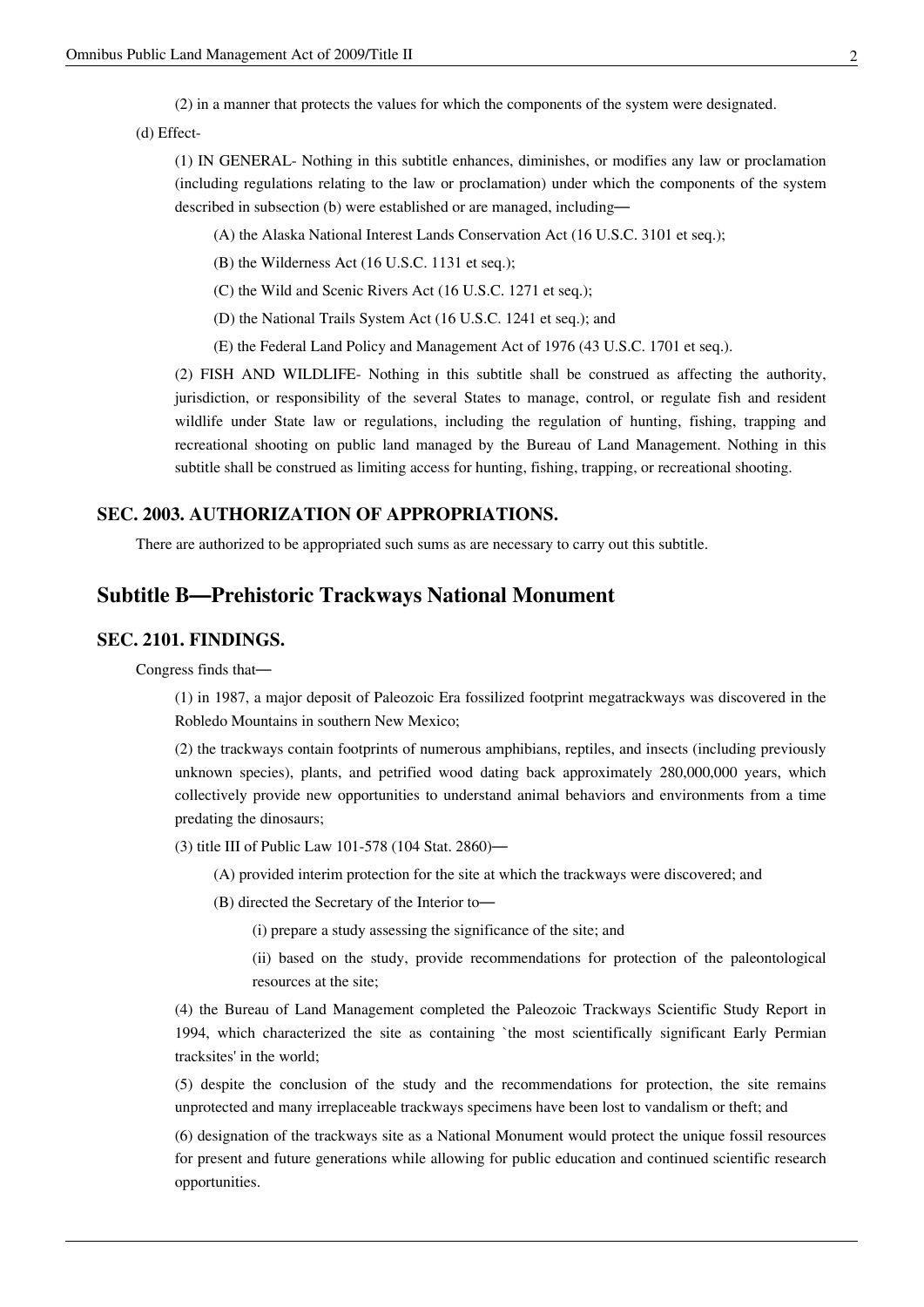#### **SEC. 2102. DEFINITIONS.**

In this subtitle:

(1) MONUMENT- The term `Monument' means the Prehistoric Trackways National Monument established by section 2103(a).

(2) PUBLIC LAND- The term `public land' has the meaning given the term `public lands' in section 103 of the [Federal Land Policy and Management Act of 1976 \(](http://en.wikisource.org/w/index.php?title=Federal_Land_Policy_and_Management_Act_of_1976)43 U.S.C. 1702).

(3) SECRETARY- The term `Secretary' means the Secretary of the Interior.

#### **SEC. 2103. ESTABLISHMENT.**

(a) In General- In order to conserve, protect, and enhance the unique and nationally important paleontological, scientific, educational, scenic, and recreational resources and values of the public land described in subsection (b), there is established the Prehistoric Trackways National Monument in the State of New Mexico.

(b) Description of Land- The Monument shall consist of approximately 5,280 acres of public land in Don.AE6a Ana County, New Mexico, as generally depicted on the map entitled `Prehistoric Trackways National Monument' and dated December 17, 2008.

(c) Map; Legal Description-

(1) IN GENERAL- As soon as practicable after the date of enactment of this Act, the Secretary shall prepare and submit to Congress an official map and legal description of the Monument.

(2) CORRECTIONS- The map and legal description submitted under paragraph (1) shall have the same force and effect as if included in this subtitle, except that the Secretary may correct any clerical or typographical errors in the legal description and the map.

(3) CONFLICT BETWEEN MAP AND LEGAL DESCRIPTION- In the case of a conflict between the map and the legal description, the map shall control.

(4) AVAILABILITY OF MAP AND LEGAL DESCRIPTION- Copies of the map and legal description shall be on file and available for public inspection in the appropriate offices of the Bureau of Land Management.

(d) Minor Boundary Adjustments- If additional paleontological resources are discovered on public land adjacent to the Monument after the date of enactment of this Act, the Secretary may make minor boundary adjustments to the Monument to include the resources in the Monument.

#### **SEC. 2104. ADMINISTRATION.**

(a) Management-

(1) IN GENERAL- The Secretary shall manage the Monument—

(A) in a manner that conserves, protects, and enhances the resources and values of the Monument, including the resources and values described in section 2103(a); and

(B) in accordance with—

(i) this subtitle;

(ii) the [Federal Land Policy and Management Act of 1976 \(](http://en.wikisource.org/w/index.php?title=Federal_Land_Policy_and_Management_Act_of_1976)43 U.S.C. 1701 et seq.); and

(iii) other applicable laws.

(2) NATIONAL LANDSCAPE CONSERVATION SYSTEM- The Monument shall be managed as a component of the National Landscape Conservation System.

(b) Management Plan-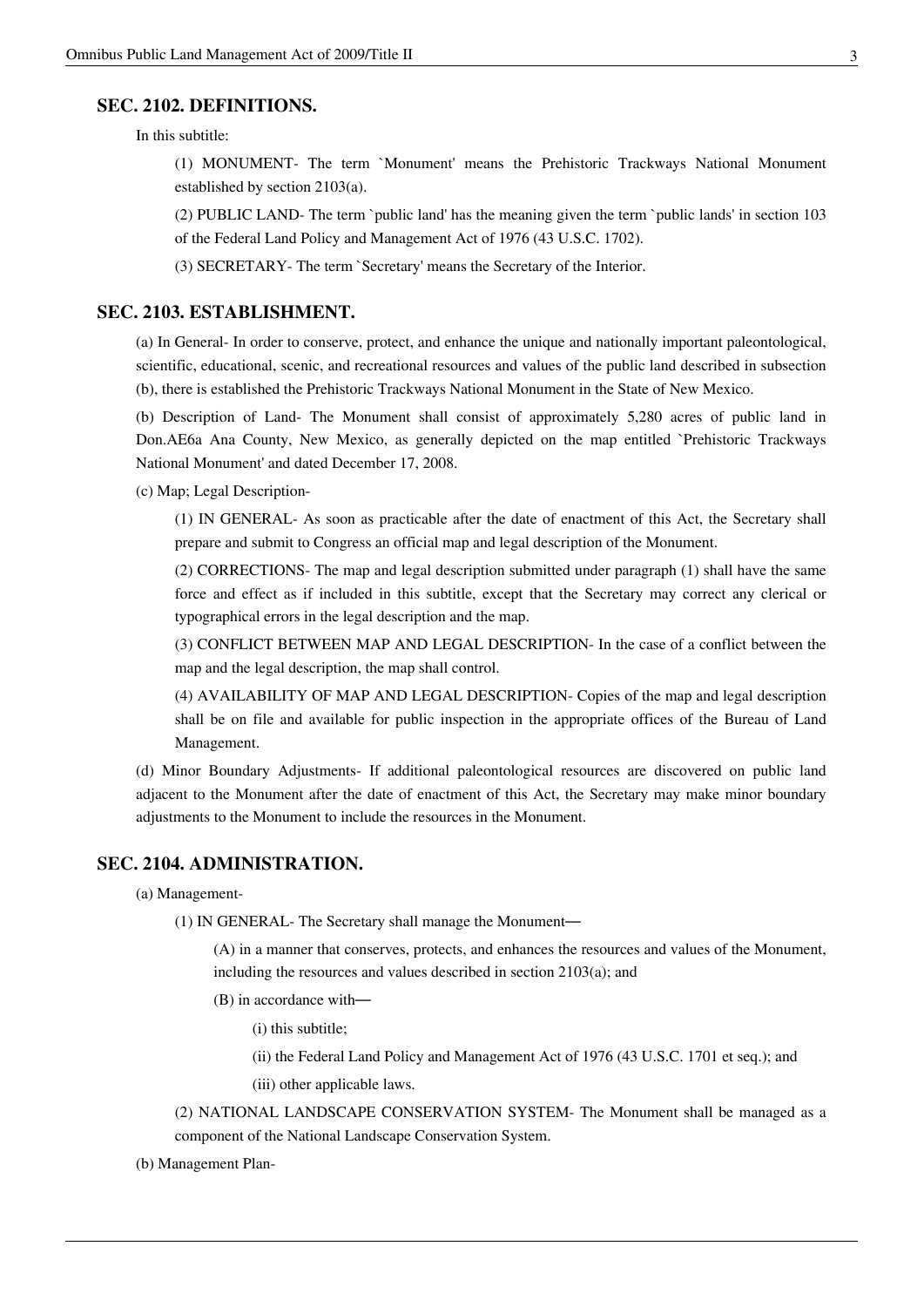(1) IN GENERAL- Not later than 3 years after the date of enactment of this Act, the Secretary shall develop a comprehensive management plan for the long-term protection and management of the Monument.

(2) COMPONENTS- The management plan under paragraph  $(1)$ —

(A) shall—

(i) describe the appropriate uses and management of the Monument, consistent with the provisions of this subtitle; and

(ii) allow for continued scientific research at the Monument during the development of the management plan; and

 $(B)$  may—

(i) incorporate any appropriate decisions contained in any current management or activity plan for the land described in section 2103(b); and

(ii) use information developed in studies of any land within or adjacent to the Monument that were conducted before the date of enactment of this Act.

(c) Authorized Uses- The Secretary shall only allow uses of the Monument that the Secretary determines would further the purposes for which the Monument has been established.

(d) Interpretation, Education, and Scientific Research-

(1) IN GENERAL- The Secretary shall provide for public interpretation of, and education and scientific research on, the paleontological resources of the Monument, with priority given to exhibiting and curating the resources in Don.AE6a Ana County, New Mexico.

(2) COOPERATIVE AGREEMENTS- The Secretary may enter into cooperative agreements with appropriate public entities to carry out paragraph (1).

(e) Special Management Areas-

(1) IN GENERAL- The establishment of the Monument shall not change the management status of any area within the boundary of the Monument that is—

(A) designated as a wilderness study area and managed in accordance with section 603(c) of the [Federal Land Policy and Management Act of 1976](http://en.wikisource.org/w/index.php?title=Federal_Land_Policy_and_Management_Act_of_1976) (43 U.S.C. 1782(c)); or

(B) managed as an area of critical environment concern.

(2) CONFLICT OF LAWS- If there is a conflict between the laws applicable to the areas described in paragraph (1) and this subtitle, the more restrictive provision shall control.

(f) Motorized Vehicles-

(1) IN GENERAL- Except as needed for administrative purposes or to respond to an emergency, the use of motorized vehicles in the Monument shall be allowed only on roads and trails designated for use by motorized vehicles under the management plan prepared under subsection (b).

(2) PERMITTED EVENTS- The Secretary may issue permits for special recreation events involving motorized vehicles within the boundaries of the Monument—

(A) to the extent the events do not harm paleontological resources; and

(B) subject to any terms and conditions that the Secretary determines to be necessary.

(g) Withdrawals- Subject to valid existing rights, any Federal land within the Monument and any land or interest in land that is acquired by the United States for inclusion in the Monument after the date of enactment of this Act are withdrawn from—

(1) entry, appropriation, or disposal under the public land laws;